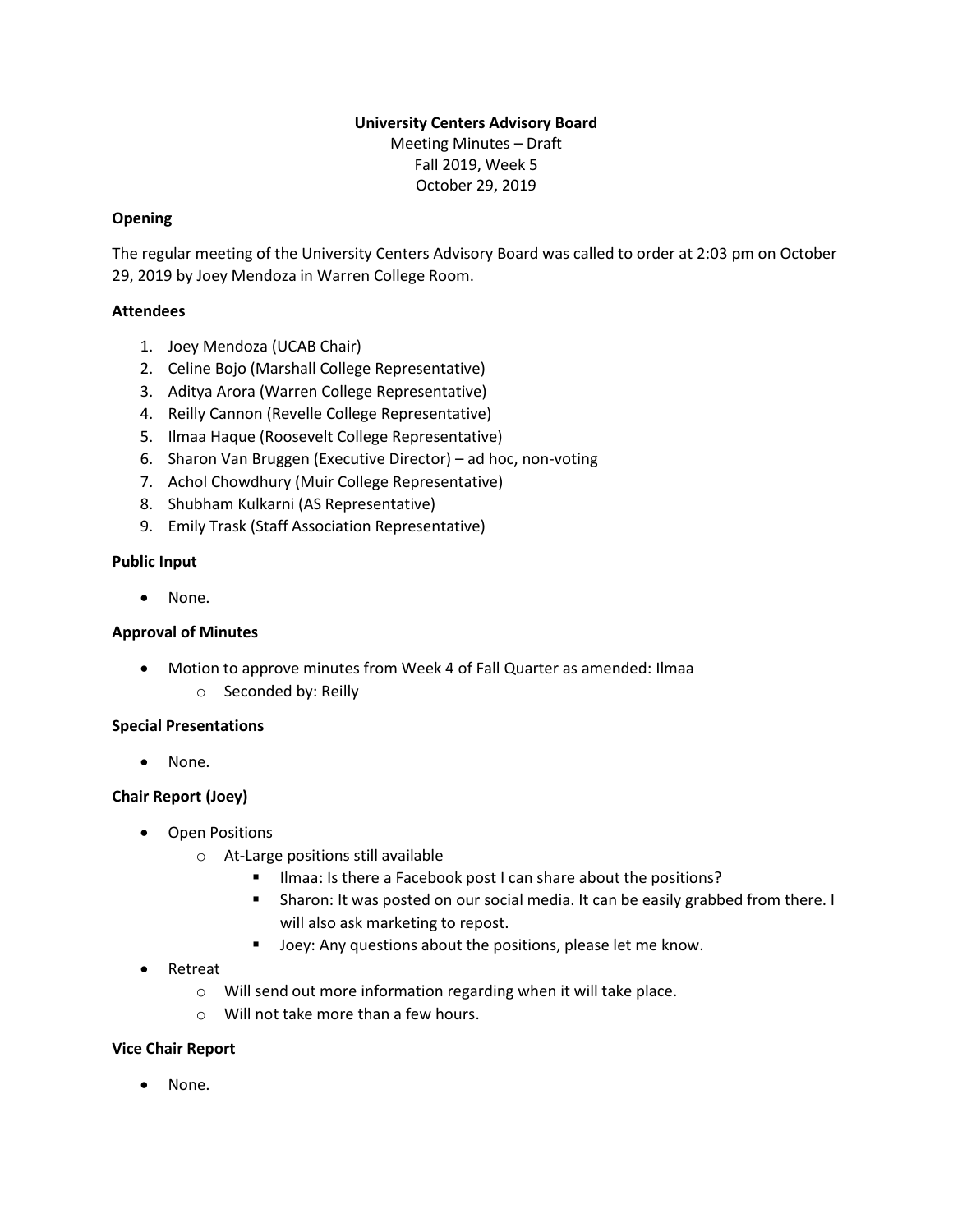## **Director Report (Sharon)**

- Nighttime lighting activities: We evaluated how students are experiencing the building at night and identified areas of improvement. Some areas include fixing some of the decorative lighting and replacing exterior lighting throughout the next couple of years. We want to make sure the facility feels safe and welcoming at night.
- Campus lighting study: campus wide email was sent; Joey will forward.
- Chancellor inviting students to trick-or-treat at his residence.
- Conferences: There are conferences open to interested students. There is a regional and national conference about student unions. Some topics covered are running a student union, assessments, student union administration, programming, and so forth.
	- o Regional Conference: Nov 14-16<sup>th</sup>.
	- o National Conference: March 15-19<sup>th</sup>.
	- o Joey: These conferences are great, free, and provide great experiences.

#### **New Business**

• Kaplan and Chase Bank Lease. Motion to move to closed session: Approved.

# *Closed Session*

- Motion to approve Chase Bank's Lease for 5 years: Ilmaa. Seconded by: Celine.
- Motion to renew Kaplan's lease with space stipulation: Illmaa. Seconded by Achol.

#### **Tech Fee Subsidy**

- Raza Graduate Student Association
	- o Official Criteria Count:
		- Educational? Yes.
		- Gathering for more than 3 hours? Yes. 5-10:30pm.
		- During off hours Yes.
		- At original student center?  $-$  No.
		- Alumni involved? Yes.
		- Open to the public? Yes.
		- Open to all UCSD students? Yes.
		- Sought funding from other sources- Yes.
		- Is it a fundraiser? No.
		- Is it free? Yes.
	- o Motion to approve: Set in motion by Reilly. Seconded by Aditya.
	- o Amount Requested: \$425.00.
	- o Amount Approved: \$425.00.

#### **Member Reports**

- Ilmaa: A variety of issues were brought up with SCERC. We talked about the health food initiative, and hammocks. The hammocks are nice, but they are problematic as tours end there.
- Aditya: What's the problem?
- Ilmaa: Tours end there. There's a lot of foot traffic in that area.